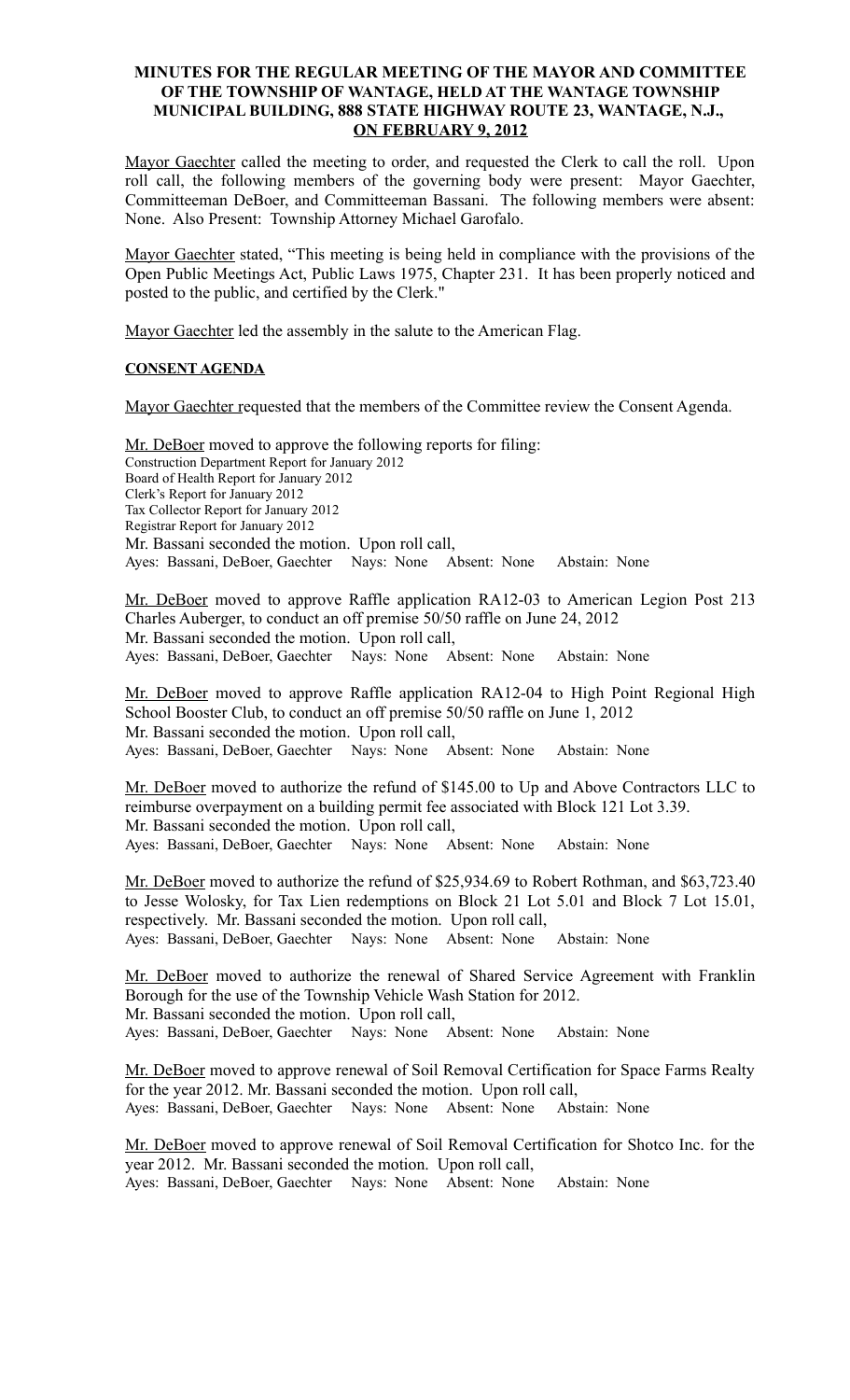# **PAGE TWO OF THE MINUTES OF FEBRUARY 9, 2012**

## **MAYOR'S PROCLAMATION**

Mayor Gaechter offered the following Mayor's Proclamation, congratulating Robert Marcus Raggi for achieving the rank of Eagle Scout:

**WHEREAS, Robert Marcus Raggi has achieved the rank of Eagle Scout, which represents an accomplishment of high regard within the Wantage Community, and**

**WHEREAS, as a member of Boy Scout Troop 97, Robert has held numerous Leadership positions in the troop, and**

**WHEREAS, Robert has distinguished himself through on-going service to his community, and**

**WHEREAS, Robert has actively participated in leadership positions for his Troop activities and has provided mentoring for many younger Boy Scouts, and** 

**WHEREAS, such a fine record of accomplishment is worthy of praise and recognition,**

**NOW, THEREFORE, I, William GAECHTER, Mayor of the Township of Wantage, hereby offer my congratulations to Robert Marcus Raggi for achieving the rank of Eagle Scout, and** 

**BE IT FURTHER PROCLAIMED that the entire Wantage Community is hereby encouraged to join in the recognition of this fine accomplishment.**

#### **ADMINISTRATOR REPORT**

**Alarm Monitoring Quotations**: Mr. Doherty reviewed with the governing body the results of the solicitation process for alarm monitoring services. General discussion took place regarding this matter.

After due review and consideration, Mr. Bassani moved to award the contract for 2012 alarm monitoring services to AB Code Security of Newton, NJ. Mayor Gaechter seconded the motion. Upon roll call,

Ayes: Bassani, Gaechter Nays: None Absent: None Abstain: DeBoer

**Public Notices on Website:** the members of the governing body reviewed proposed public notices to be placed on the website, offering public information on filing a tax appeal, and obtaining permits for wood burning stoves. The governing body considered the proposed wording for both public notices to be appropriate and instructed the Administrator to post both notices.

**ATTORNEY REPORT**: Mr. Garofalo requested a brief executive session to discuss matters of pending litigation.

#### **COMMITTEE REPORTS**:

Mr. Bassani initiated a discussion regarding the review of current policy for applying an 18% late penalty on unpaid taxes which remain unpaid at the end of a calendar year. On the topic of whether or not it was possible to create a hardship review procedure, which might enable the governing body to give consideration of relief on this situation, Mr. Garofalo advised that it is legal to assess a late penalty or not asses a late penalty, and it is legal to establish a hardship review process, but if the governing body were to create a hardship application process, it would be very challenging to establish criteria for what constitutes a "hardship" and apply it in a manner that is fair and equitable to all parties. After review and consideration, the governing body decided to retain the current policy.

Mr. Bassani initiated a general discussion on the topic of improvements and bonding at the Clove Hill Manor development. Mr. DeBoer and Mr. Garofalo reported progress on these topics.

Mr. Bassani initiated a general discussion on the topic of negotiations with employees. General review of options for strategies took place.

Mr. Bassani repeated his request made previously for the Fire Department and First Aid Squad to submit detailed budget information to the governing body.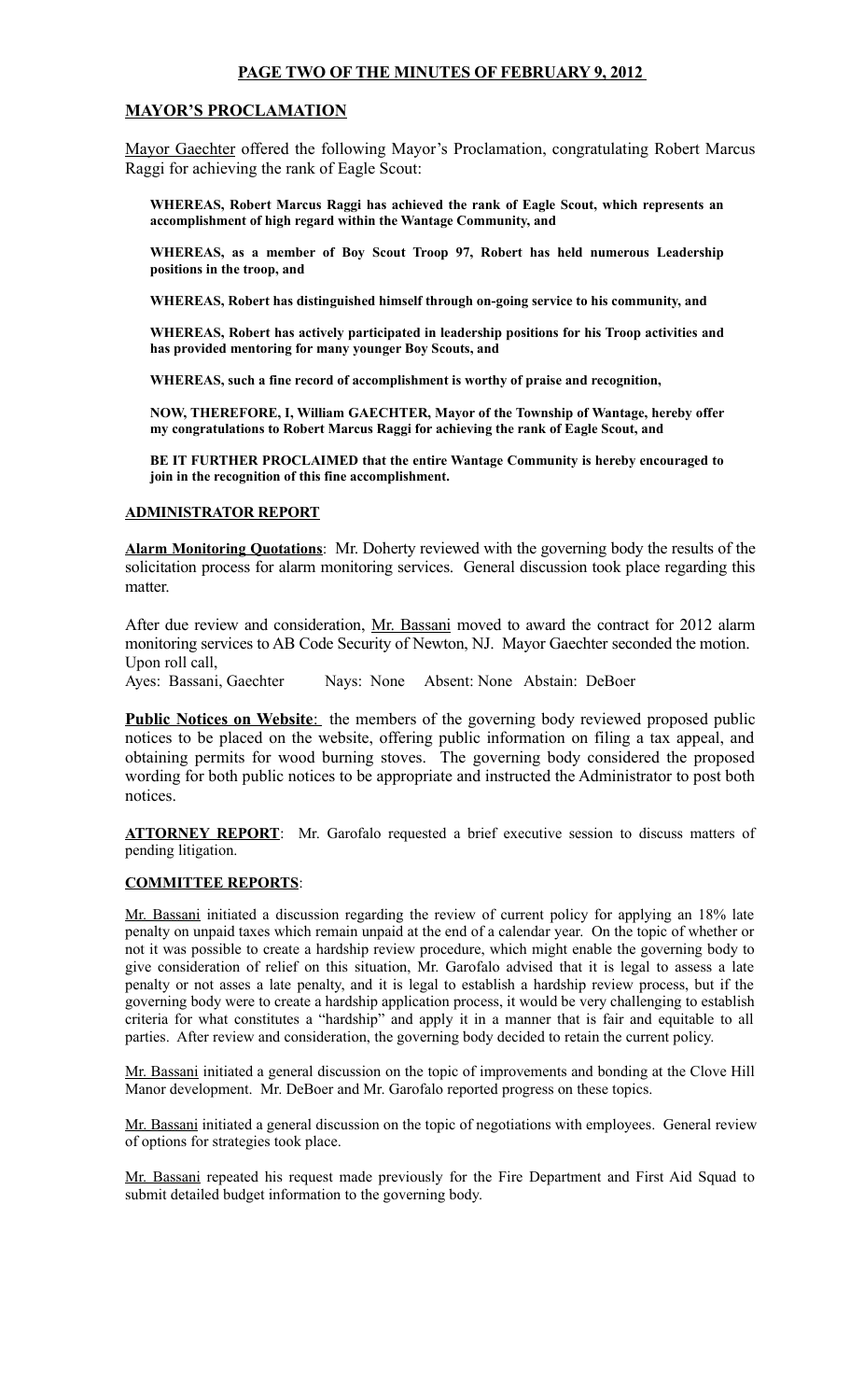# **PAGE THREE OF THE MINUTES OF FEBRUARY 9, 2012**

## **COMMITTEE REPORTS, Continued**

Mr. DeBoer expressed on going desire to continue contacting JCP&L to receive a response on the topic of potential changes in service territory between JCP&L and Sussex Rural Electric Cooperative.

#### **OLD BUSINESS**: None

## **NEW BUSINESS**

# **Final Adoption of Ordinance 2012-01**

Mr. Bassani moved to adopt on final reading, Ordinance 2012-01 entitled "AN ORDINANCE AMENDING CHAPTER XXI, FEES, OF THE REVISED GENERAL ORDINANCES OF THE TOWNSHIP OF WANTAGE." Mr. DeBoer seconded the motion.

Prior to final roll call, Mayor Gaechter opened the meeting to the public for any questions or comments with respect to this proposed Ordinance. There being no one present wishing to speak on this topic, Mayor Gaechter closed the meeting to the public and requested a roll call vote. Upon roll call,

Ayes: DeBoer, Bassani, Gaechter Nays: None Absent: None Abstain: None

## **Approval of Minutes**

Mr. Bassani moved to approve the Regular and Executive Session Minutes of the meeting held on January 26, 2012 and the minutes of the Special meeting held on February 7, 2012. Mr. DeBoer seconded the motion. Upon roll call,

Ayes: DeBoer, Bassani, Gaechter Nays: None Absent: None Abstain: None

## **OPEN PUBLIC SESSION**

Mayor Gaechter opened the meeting to the public at this time, for any questions or comments involving the good and welfare of the community.

Mr. William Gettler, Gemmer Road, offered comments regarding an article in the newspaper regarding the county budget; offered thanks to the Wantage governing body for their efforts to control spending in the 2012 municipal budget; offered comparisons between last year's budget and this year's budget; and offered an analysis which requested that an additional \$19,035 be removed from the proposed 2012 municipal budget.

There being no one else present wishing to address the governing body at this time, Mayor Gaechter closed the meeting to the public.

#### **EXECUTIVE SESSION**

Mr. Bassani moved to enter into closed executive session as follows:

WHEREAS, the Open Public Meetings Act, P. L. 1975, Chapter 231 permits the exclusion of the public from a meeting in certain circumstances; and

WHEREAS, this public body is of the opinion that such circumstances presently exist; NOW, THEREFORE, BE IT RESOLVED, by the Mayor and Committee of the Township of Wantage, that the public shall be excluded from discussion of the following matters: Ongoing litigation involving Gorman.

BE IT FURTHER RESOLVED that Minutes will be kept on file in the municipal clerk's office, and once the matter involving the confidentiality of the above no longer requires that confidentiality, then the minutes shall be made public.

Mayor Gaechter seconded the motion. Upon roll call, Ayes: Bassani, DeBoer, Gaechter Nays: None Absent: None Abstain: None

After meeting in closed executive session, Mayor Gaechter declared the meeting reconvened in open session and the governing body returned to the regular agenda.